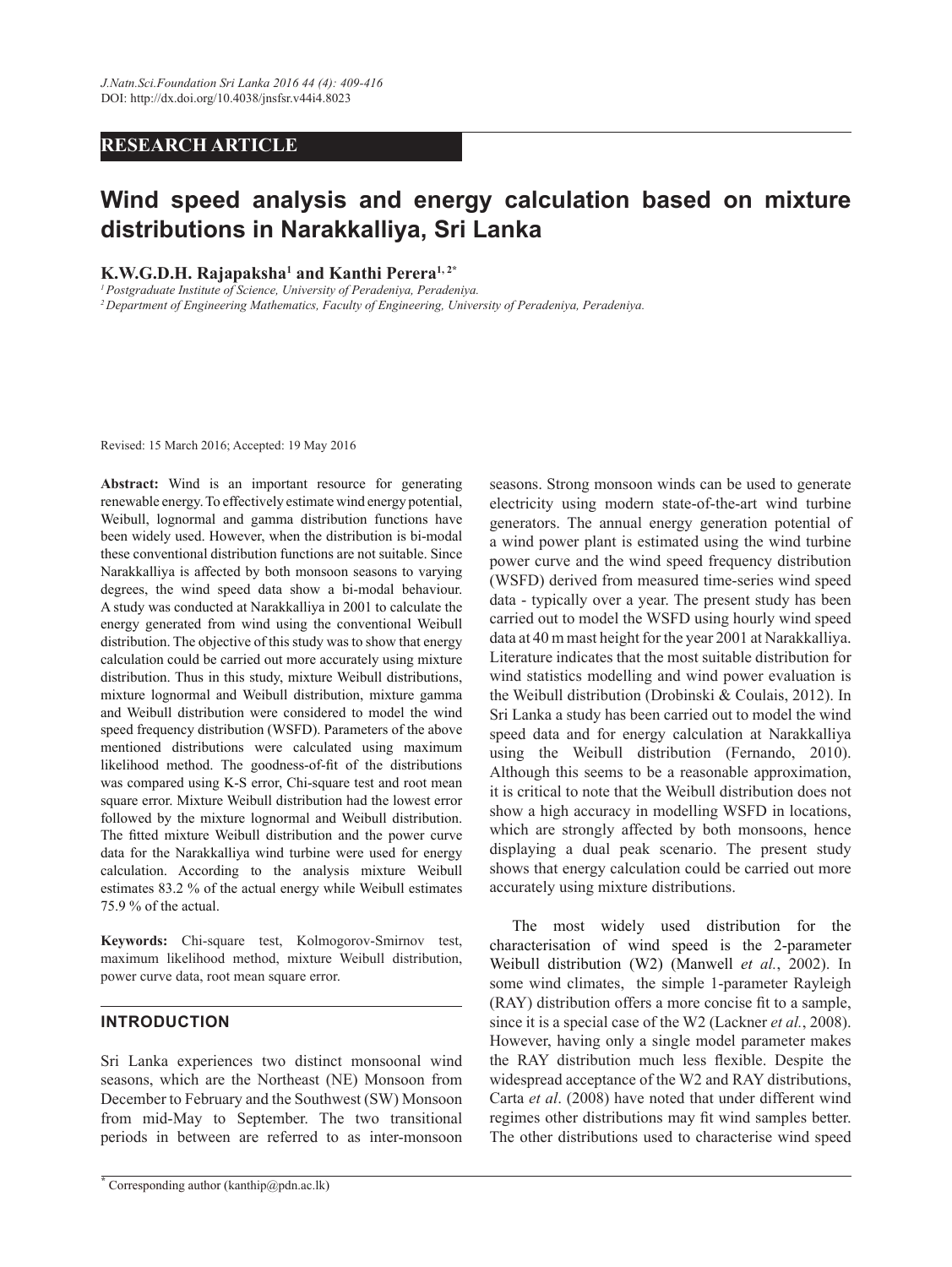include the 3-parameter generalised gamma (GG), 2-parameter gamma (G2), inverse Gaussian, 2-parameter lognormal (LN2), 3-parameter beta, and the bimodal (two component mixture) Weibull model (BIW). Kiss and Janosi (2008) recommended the GG for the ERA-40 dataset (6-hourly mean) after testing the RAY, W2 and LN2 distributions.

 In the recent past, mixture distributions were used to estimate the wind energy potential that are quite accurate in describing wind speed characteristics. Jaramillo and Borja (2004) used mixture Weibull distributions (WW) to model bi-modal wind speed frequency distribution. Akpinar & Akpinar (2009) used the mixture normal and Weibull distribution (NW), which is a mixture of truncated normal distribution and conventional Weibull distribution to model wind speeds. Chang (2011) employed mixture gamma and Weibull distribution (GW), which is a combination of gamma and Weibull distribution, and also mixture normal distribution (NN), which is a mixture function of two-component truncated normal distribution for wind speed modelling.

## **METHODOLOGY**

The analysis was carried out for Narakkalliya (in the Kalpitiya peninsula) using hourly average wind speed data (m/s) obtained for the year 2001 at 40 m mast height operated by the Ceylon Electricity Board. Frequency distribution was obtained for a range of wind speed from  $0-18.5$  m/s. The width of the wind speed frequency bin was selected as  $1 \text{ m/s}$  and the bin range was specified as  $0.5 - 1.5$ ,  $1.5 - 2.5$  etc., up to 18.5 m/s. The annual energy production at Narakkalliya was calculated using power curve data obtained from a reputed wind turbine manufacturer.

## **Weibull distribution**

In the conventional (two-parameter) Weibull probability density function (pdf) the variable *v* is given by:

$$
f(v; \alpha, \beta) = \frac{\alpha}{\beta} \left(\frac{v}{\beta}\right)^{\alpha - 1} \exp[-\left(\frac{v}{\beta}\right)^{\alpha}]
$$

where,  $\alpha$  is the shape parameter and  $\beta$  is the scale parameter.

The Weibull cumulative distribution function (cdf) is given by:

$$
F(v; \alpha, \beta) = 1 - \exp[-(\frac{v}{\beta})^{\alpha}]
$$

The parameters were calculated using the maximum likelihood method given by:

$$
\alpha = \left[\frac{\sum_{i=1}^{n} v_i^{\alpha} \ln(v_i)}{\sum_{i=1}^{n} v_i^{\alpha}} - \frac{\sum_{i=1}^{n} \ln(v_i)}{n}\right]^{-1}
$$

$$
\beta = \left(\frac{1}{n} \sum_{i=1}^{n} v_i^{\alpha}\right)^{\frac{1}{\alpha}}
$$

where,  $v_i$  is the variable value in time step *i* and *n* are the numbers of nonzero data points.

#### **Lognormal distribution**

Lognormal distribution is the probability distribution of a random variable *v,* whose logarithm is normally distributed. Lognormal pdf is given by:

$$
\ln(v; \phi, \lambda) = \frac{1}{v\phi\sqrt{2\pi}} \exp\left[\frac{-(\ln(v) - \lambda^2)}{2\phi^2}\right]
$$

Lognormal cdf is written as

$$
LN(v; \phi, \lambda) = \frac{1}{2} + \frac{1}{2} erf \left[ \frac{\ln(v) - \lambda}{\phi \sqrt{2}} \right]
$$

where

$$
erf(v) = \frac{2}{\sqrt{\pi}} \int_{0}^{v} \exp(-t^2) dt
$$

Lognormal parameters  $\lambda$  and  $\Phi$  were estimated using the maximum likelihood method:

$$
\lambda = \frac{1}{N} \sum_{i=1}^{N} \ln(v_i)
$$

$$
\phi^2 = \frac{1}{N} \sum_{i=1}^{N} \left[ \ln(v_i) - \lambda \right]^2
$$

### **Gamma distribution**

The probability density function of gamma distribution is,

$$
g(x; \alpha, \beta) = \frac{v^{\alpha-1}}{\beta^{\alpha} \Gamma(\alpha)} \exp\left[-\frac{v}{\beta}\right]
$$

The cumulative gamma distribution function is given by:

$$
G(x; \alpha, \beta) = \int \frac{v^{\alpha - 1}}{\beta^{\alpha} \Gamma(\alpha)} \exp\left[-\frac{v}{\beta}\right] dv
$$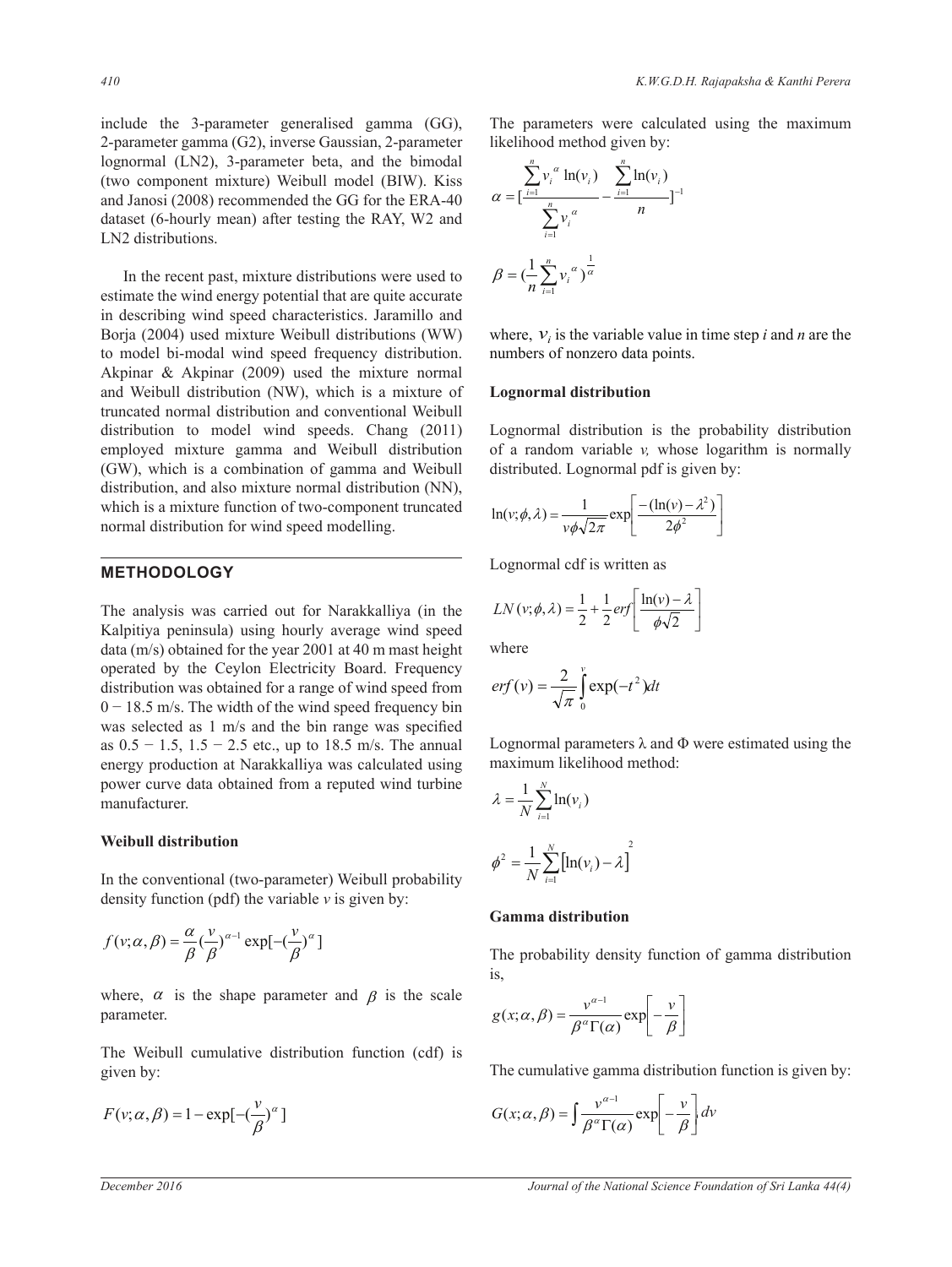The gamma distribution parameters were estimated  $LI = \ln(v, w, \lambda, \phi, \alpha, \beta)$ using the maximum likelihood method that maximises the logarithm of likelihood function which is given by:  $\frac{1}{2}$  were estimated

$$
LL = In \prod_{i=1}^{n} h(\nu_i; \alpha, \beta)
$$
  
= 
$$
\sum_{i=1}^{n} \ln \{h(\nu_i; \alpha, \beta)\}
$$
  

$$
\lambda \phi \alpha \beta
$$

## **Mixture Weibull distribution (WW)**

The probability density function of a mixture Weibull<br>distribution can be emitted as distribution can be written as:  $\mathbf{r}$   $\sim$  min a mixture Weibi °

$$
g(v; w, a_1, \beta_1, a_1, \beta_2) = wf(v; a_1, \beta_1) + (1-w)f(v; a_2, \beta_2)
$$

Its cumulative distribution function is given by: s given l

$$
G(v; w, a_1, \beta_1, a_1, \beta_2) = wF(v; a_1, \beta_1) + (1-w) F(v; a_2, \beta_2)
$$

where  $0 \le w \le 1$  is a weight parameter; which represents the proportion of component distributions being mixed.

$$
LL = \ln(v_i; w, \alpha_1, \beta_1, \alpha_2, \beta_2)
$$
equation.  
\n
$$
= \ln \prod_{i=1}^n \left\{ w_i^{\alpha_1} \left( \frac{v_i}{\beta_1} \right)^{\alpha_1 - 1} \exp[-\left( \frac{v_i}{\beta_1} \right)^{\alpha_1 - 1}]\right\} + (1 - w)
$$
  
\nThe relevant likelihood of  
\n
$$
\left\{ \frac{\alpha_2}{\beta_2} \left( \frac{v_i}{\beta_2} \right)^{\alpha_2 - 1} \exp[-\left( \frac{v_i}{\beta_2} \right)^{\alpha_2 - 1}]\right\}
$$
  
\n
$$
= \sum_{i=1}^n \ln \left\{ w_i^{\alpha_1} \left( \frac{v_i}{\beta_1} \right)^{\alpha_1 - 1} \exp[-\left( \frac{v_i}{\beta_2} \right)^{\alpha_1 - 1}]\right\} + (1 - w)
$$
  
\n**Judgement criteria**  
\n
$$
\lambda \phi \alpha \beta = \left\{ \frac{\alpha_2}{\beta_2} \left( \frac{v_i}{\beta_2} \right)^{\alpha_1 - 1} \exp[-\left( \frac{v_i}{\beta_2} \right)^{\alpha_1 - 1}]\right\} + (1 - w)
$$
  
\nIn order to check the ac  
\n*h* to check the an probability density function  
\n
$$
\left\{ \frac{\alpha_2}{\beta_2} \left( \frac{v_i}{\beta_2} \right)^{\alpha_1 - 1} \exp[-\left( \frac{v_i}{\beta_2} \right)^{\alpha_2 - 1}] \right\} \left\{ \beta \text{ probability density function}
$$
  
\n
$$
\left\{ \frac{\alpha_2}{\beta_2} \left( \frac{v_i}{\beta_2} \right)^{\alpha_2 - 1} \exp[-\left( \frac{v_i}{\beta_2} \right)^{\alpha_2 - 1}] \right\} \left\{ \beta \text{ probability density function}
$$

#### $\lambda \phi \alpha \beta =$  Mixture Jognormal and Weihall distribution (LW)<br>K صاحب السياسة<br>Mixtuge<sub>c</sub>lognormal and Weiball distribution (LW) il and Weiball distribution (LW)<br>Kolmogorov-Smirnov test counter and verify the distribution of the <sup>d</sup> the ormal and Weib**3**ll distribution (LW)

utions is: ∕'<br>∷ ® bability density function of the mixt and lognormal The Ko The probability density function of the mixture<br>distribution comprising Weilbull and lognormal distributions is: nognormal The Kolmogorov-The probability density function of the mixture **Kolmo** O I D E O I D E O I D E O I D E O I D E O I D E O I D E O I D E O I D E O I D E O I D E O I D E O I D E O I D  $\blacksquare$  <br> kolmogorov-S<br>density function of the mixture density function of the mixture<br>prising Weilbull and lognormal The Kolmogorov-Smirnov  $\ddot{\phantom{0}}$  $E_{\rm B}$  is.

$$
u(v; w, \lambda, \phi, \alpha, \beta) = wl(v; \lambda, \phi) + (1 - w)f(v; \alpha, \beta)
$$
  
*Q* = m  
Its cumulative distribution function is given as where

umulativ mulative distribution function is given as<br>
where  $T(v)$  is Its cumulative distribution function is given as

$$
U(v; w, \lambda, \phi, \alpha, \beta) = wL(v; \lambda, \phi) + (1 - w)F(v; \alpha, \beta)
$$

$$
\lambda \phi \alpha \beta = \lambda \phi + - \alpha \beta
$$
\n*autions*\n
$$
411
$$

 $\overline{e}$   $\overline{e}$ 

 $\overline{e}$ 

$$
\begin{aligned}\n\text{Assuming } L & = \ln(v_i; w, \lambda, \phi, \alpha, \beta) \\
\text{given by:} \\
\lambda \phi \alpha \beta & = \qquad \Rightarrow \mathbf{h} \prod_{i=1}^n \left\{ w \left\{ \frac{1}{v_i \phi \sqrt{2\pi}} \exp\left\{ \frac{-\left( \ln(v_i) - \lambda^2 \right)}{\beta \phi^2} \right\} \right\} + (1 - w) \\
&\quad \left\{ \frac{\alpha}{\beta} \left( \frac{v_i}{\beta} \right)^{\alpha - 1} \exp\left\{ -\left( \frac{v_i}{\beta} \right)^{\alpha - 1} \right\} \right\} \\
\text{are Weibull} \\
& = \sum_{i=1}^n \ln \left\{ w \left\{ \frac{1}{v_i \phi \sqrt{2\pi}} \exp\left\{ \frac{-\left( \ln(v_i) - \lambda^2 \right)}{2\phi^2} \right\} \right\} + (1 - w) \\
\text{for } v_i \alpha_2, \beta_2\n\end{aligned}
$$
\n
$$
\begin{aligned}\n\text{for } \alpha, \beta \\
\text{by:} \\
\text{For } \beta\n\end{aligned}
$$

#### $\mu_{y,1}(\nu,\omega_2,\mu_2)$  Mixture gamma and W Mixture gamma and Weibull distribution (GW) re gamma and Weibull distribution (GW) ¦ E E E E E E E E E E E ure gamma and Weihull die E E E

probability density fund<br>Weibull distribution a g mixed. The probability density function of the mixture gamma and Weibull distribution are given by the following equation. equation. e pro<br>1 We The probability density function of the mixture gamma<br>and Wolbull distribution are given by the following

$$
h(v; k, c, \alpha, \beta, w) = wg(v; k, c) + (1 - w)f(v; \alpha, \beta)
$$

 $\ddot{\phantom{1}}$  $\frac{1}{2}$  The relevant likelihood function The relevant likelihood function is,  $\mathcal{D}_{\mathcal{D}}$ 

$$
L = \sum_{i=1}^{n} \ln \{ w g(v; k, c) + (1 - w) f(v; \alpha, \beta) \}
$$

## **Judgement criteria**

In order to check the accuracy of fitting a theoretical  $\begin{bmatrix} \beta & \text{probability density function with the observed data three} \end{bmatrix}$ <sup>O</sup> I <sup>D</sup> E <sup>O</sup> I 1( *w vf* ;() <sup>D</sup> E ¿ the errors, the better the fit is.  $P_2$   $P_2$   $P_3$  criteria, which are shown below. Basically the smaller  $\frac{1}{2}$  the set of the set of the set of the set of the set of the set of the set of the set of the set of the set of the set of the set of the set of the set of the set of the set of the set of the set of the set of th  $\overline{\phantom{a}}$  $\frac{v_i}{2}$   $\left| \beta \right|$  probability density function with the observed data, three probability density function with the observed data, three<br>types of statistical errors were considered as judgement

#### $\ddot{\phantom{1}}$ ¾ и последници по последници и последници и последници и производите и при последници и при последници и при пос<br>В 1990 године последници и при последници и при последници и при последници и при последници и при последници **Kolmogorov-Smirnov test**

The Kolmogorovprmal The Kolmogorov-Smi .<br>נו The Kolmogorov-Smirnov test (K-S) is defined as:

$$
Q = \max |T(v) - O(v)|
$$

°¿

°

s where  $T(v)$  is the a the calculated from a theoretical function; similarly  $O(v)$  is ½ calculated from observed data.where  $T(v)$  is the cumulative distribution function

 $\overline{1}$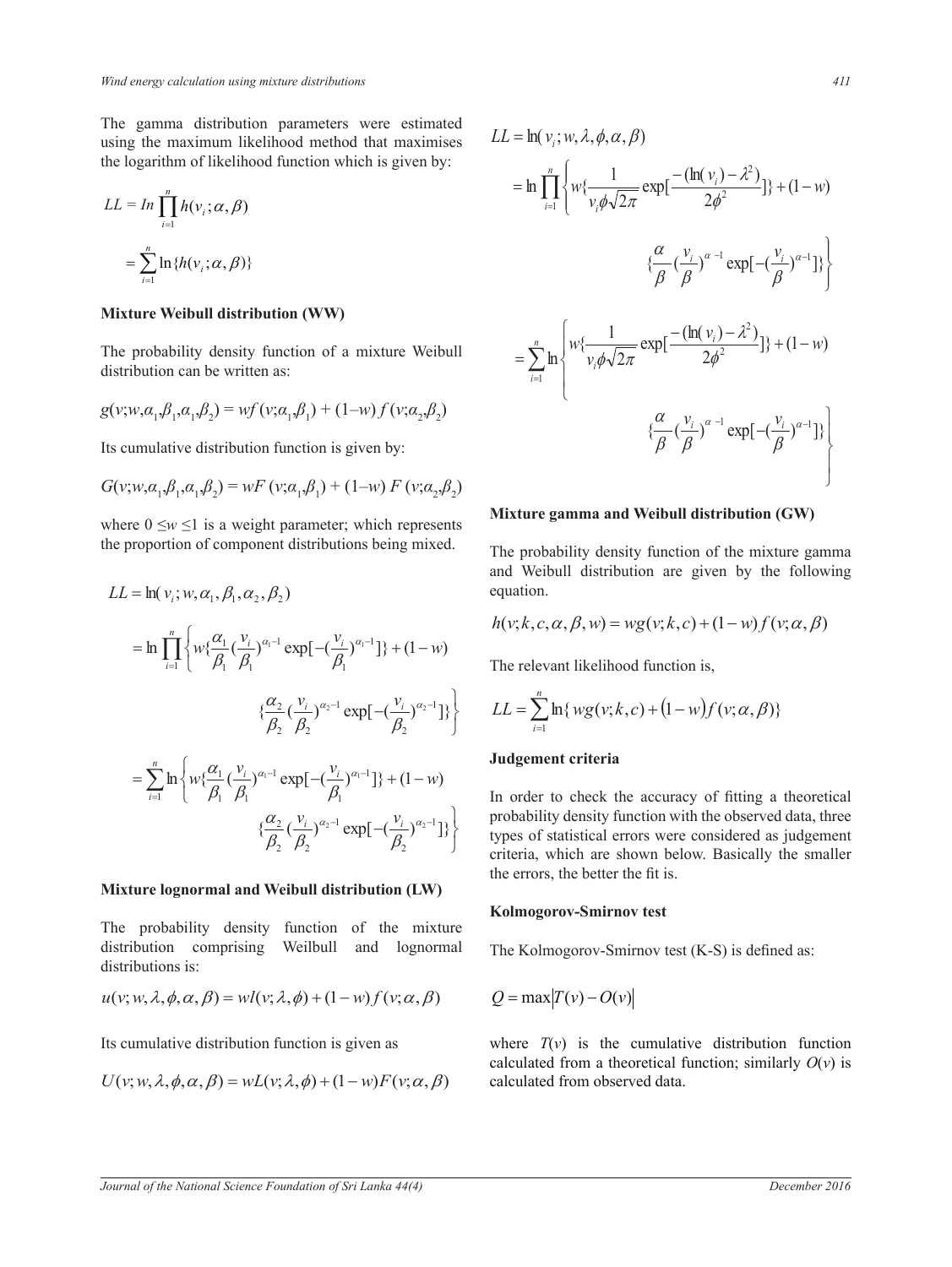## Chi-square error

Chi-square error is used to assess whether the observed  $\frac{1}{2}$  em-square error is used to assess whether the observed probability. Chi-square error is given by:

$$
x^{2} = \sum_{i=1}^{n} \left[\frac{1}{y_{ic}}(y_{i} - y_{ic})^{2}\right]
$$

 $\frac{1}{2}$  of the stand value in the single 1,  $y_i$  and  $\frac{1}{2}$  and  $\frac{1}{2}$  is the number of data and  $\overline{n}$  is the number of data. where,  $y_i$  is the actual value at time stage i,  $y_i$  is the value where,  $y_i$  is the actual value at time stage i,  $y_i$  is the value

## $\frac{1}{2}$  **Root mean square error**

Root mean square error (RMSE) provides a term-by-term comparison of the actual deviation between observed comparison of the actual deviation between observed<br>probabilities and predicted probabilities. A lower value of RMSE indicates a better distribution.

RMSE = 
$$
\left[\frac{1}{n}\sum_{i=1}^{n} (y_i - y_{ic})^2\right]^{\frac{1}{2}}
$$

# $C$  alculation of annual energy production

The Primary purpose of deriving the WSFD is to calculate the annual energy production of the wind turbine. The Ine annual energy production of the wind turbine. The<br>annual energy production is calculated using power curve data obtained from a reputed wind turbine.

$$
AEP = \sum E_i = \sum f_i \cdot P_i
$$

where,

 $AEP$  = annual energy production,  $E<sub>i</sub>$  = energy per wind speed class  $i, f_i$  = frequency of wind speed class i, and  $P$  = power curve data in a wind speed class i.

## **RESULTS AND DISCUSSION**

The line graph of WSFD for the year 2001 at 40 m mast height for Narakkalliya (Figure 1) shows that there is a bi-modal behaviour, signifying the influence of both Southwest and Northeast Monsoons in the local wind climate.

 The most common distributions, Weibull, lognormal and gamma, which have been used in the literature were fitted to model wind speed data at Narakkalliya. Table 1 shows the maximum likelihood parameter estimates of these distributions.



Figure 1: Line graph of WSFD in year 2001 at 40 m for Narakkalliya

Table 1: Maximum likelihood parameter estimates of Weibull, lognormal and gamma distributions

|           | Parameter   | Value   |
|-----------|-------------|---------|
| Weibull   | $\alpha$    | 0.00093 |
|           | β           | 7.4741  |
| Lognormal | φ           | 1.9068  |
|           | $\lambda$ . | 0.52649 |
| Gamma     | k           | 5.9051  |
|           | c           | 1.2737  |

Figure 2 shows the Weibull fit diagnostics for hourly average wind speed data. The first measure is the probability density plot of the Weibull distribution (Figure 2a). It can be clearly seen that the Weibull distribution does not fit well with the actual data.

 The second measure is the Q-Q plot (Figure 2c). According to the Q-Q plot the sample quantiles match with the theoretical quantiles only at first quarter; at the second quarter the sample quantiles does not match with the theoretical quantiles.

 The third measure is the cumulative distribution function (Figure 2b), which shows the difference between the theoretical cumulative distribution and the empirical cumulative distribution. The cumulative distribution function also shows that the conventional Weibull distribution is not a suitable distribution to represent the data. Similarly, Figure 2d also confirms the inapplicability of the conventional Weibull distribution to model the wind speed data at Narakkalliya.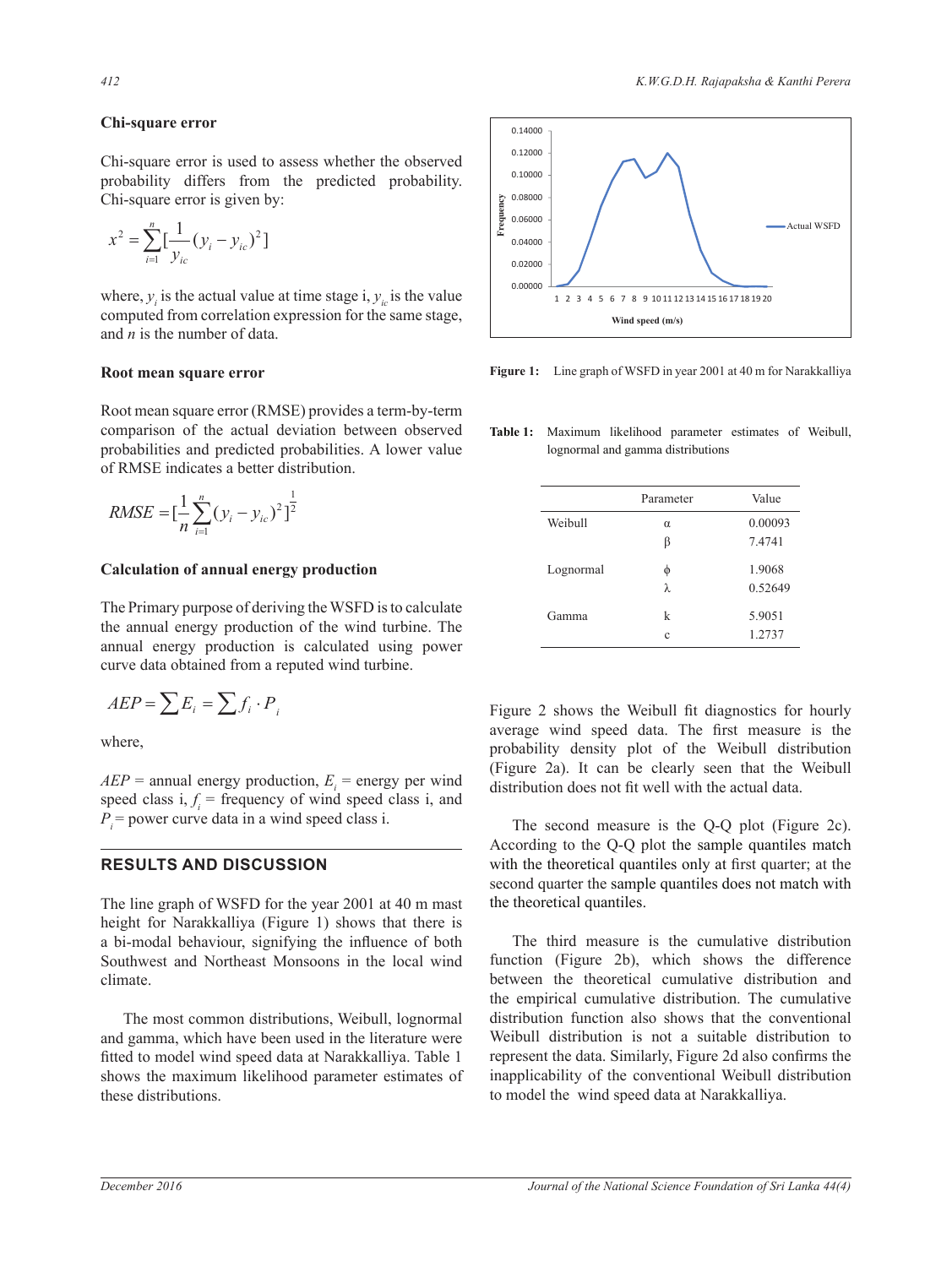

**Figure 2:** Weibull fit diagnostics for hourly average wind speed data

Similarly, it can be shown that lognormal and gamma distributions are also not suitable distributions to model the wind speed data at Narakkalliya. Thus when describing a bi-modal behaviour the accuracy drops considerably when using the above mentioned distributions. Therefore, the necessity in accurately modelling bi-modal wind speed distributions becomes a requirement. Thus the suitability of mixture distributions were considered in this study.

The first mixture distribution is the mixture Weibull distribution, which is the most common distribution used to describe bi-modal behaviour in wind speed data. Table 2 shows the maximum likelihood parameter estimates of the mixture Weibull distribution.

 The line graphs of the probability density function of mixture Weibull derived WSFD and the actual WSFD, and the line graph of mixture Weibull derived cumulative WSFD and the actual cumulative WSFD (Figure 3)

Table 2: Maximum likelihood parameter estimates of mixture Weibull distribution

|        | Parameters |          |            |               |                |  |  |  |
|--------|------------|----------|------------|---------------|----------------|--|--|--|
|        | W          | $\alpha$ | $\alpha$ 2 | $\beta1(m/s)$ | $\beta$ 2(m/s) |  |  |  |
| Values | 0.458341   | 2.666    | 5.782      | 4.38          | 9.6392         |  |  |  |

show that the mixture Weibull distribution captures both peaks and fits well with the actual data. There is a slight displacement between wind speeds  $6-9$  m/s and  $14-$ 18.5 m/s.

 To see whether a more accurate distribution can be obtained to represent the actual data, a mixture of lognormal and Weibull distributions and a mixture of gamma and Weibull distributions were considered.

 The second mixture distribution is the mixture lognormal and Weibull distribution. Table 3 shows the maximum likelihood parameter estimates of the mixture distribution.

 The line graphs of the probability density function of mixture lognormal and Weibull distribution and actual WSFD, and the cumulative distribution function of mixture lognormal and Weibull distribution and actual WSFD (Figure 4), clearly show that the displacement between the theoretical distribution and actual data is larger compared with the mixture Weibull distribution. Thus the mixture lognormal and Weibull distribution does not fit well with the Narakkalliya wind speed data.

 The third mixture distribution is the mixture gamma and Weibull distribution. Table 4 shows the maximum likelihood parameter estimates of the mixture gamma and Weibull distribution.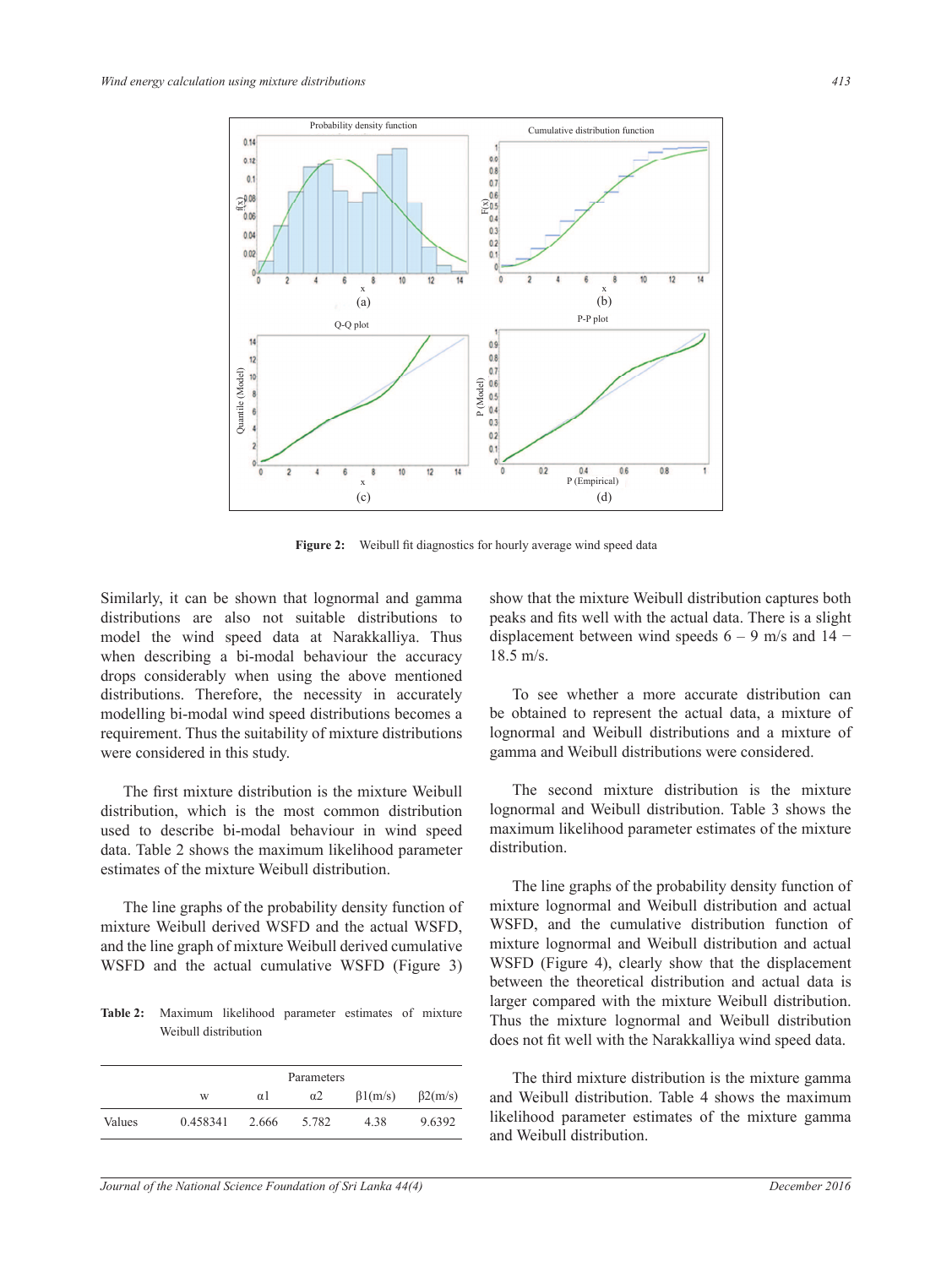

Figure 3: (a) Probability density function and (b) cumulative distribution function of mixture Weibull-derived WSFD and actual WSFD

Table 3: Maximum likelihood parameter estimates of mixture lognormal and Weibull distribution

Table 4: Maximum likelihood parameter estimates of mixture gamma and Weibull distribution

| Parameters |        |   |               | Parameters                |        |        |        |        |       |        |         |
|------------|--------|---|---------------|---------------------------|--------|--------|--------|--------|-------|--------|---------|
|            | W      | α |               | Λ                         | Ф      |        | W      |        |       |        | D       |
| Values     | 0.5978 |   | 3.7812 11.411 | $\cdot$ 1.1627 $^{\circ}$ | 0.7333 | Values | 0.4399 | 2.3507 | .9608 | 4.4201 | 11.9500 |

0.4 0.6 0.8 1 1.2 Cumulative cumulative WSFD Mixture Log Normal and Weibull CDF Actual



Figure 4: (a) Probability density function and (b) cumulative distribution function of lognormal and Weibull-derived WSFD and actual WSFD



Figure 5: (a) Probability density function and (b) cumulative distribution function of mixture gamma and Weibull-derived WSFD and actual WSFD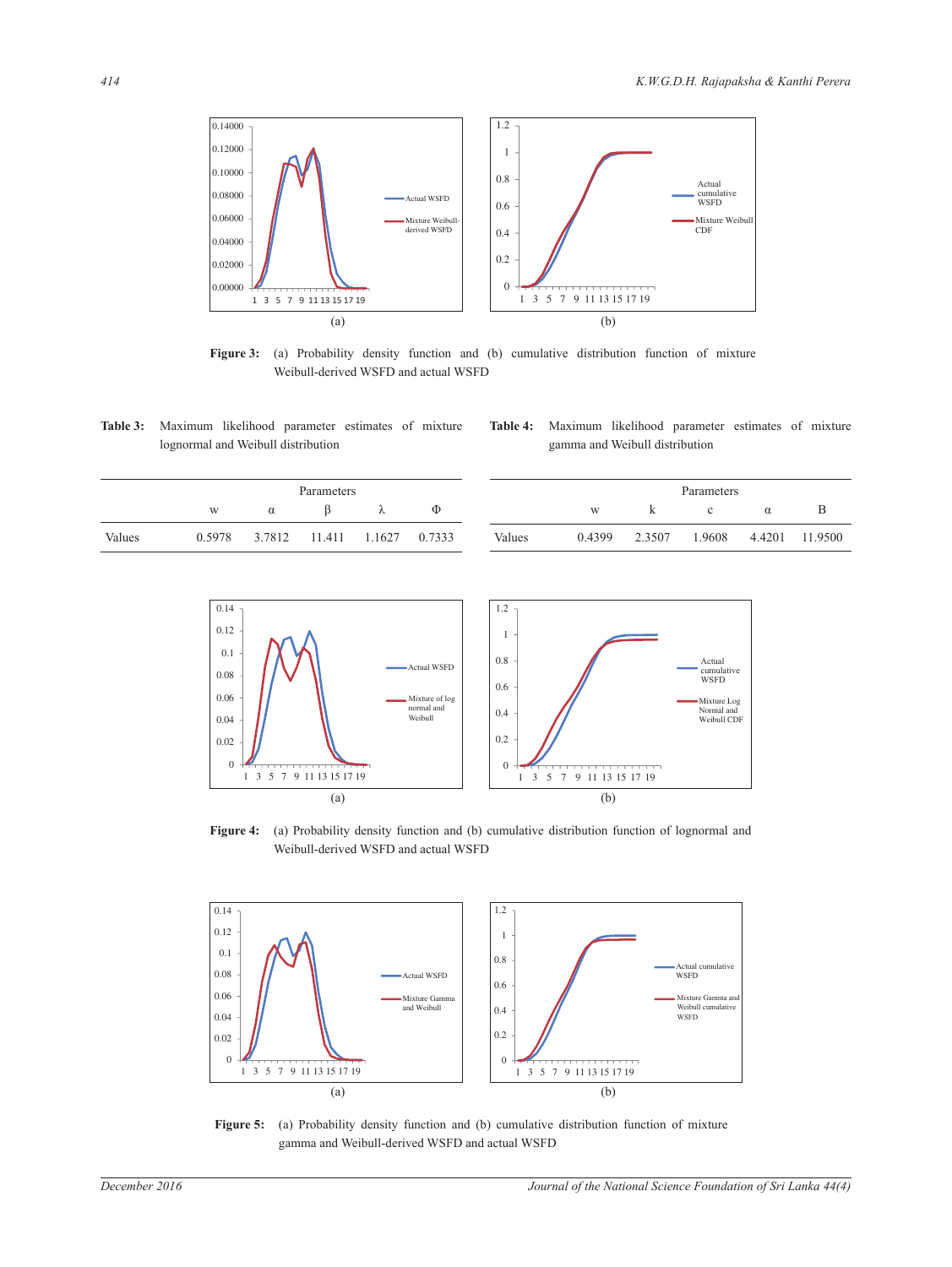Table 5: Statistical errors for different distribution functions

| Function          | Max error | <b>RMSE</b> | Chi-square |  |
|-------------------|-----------|-------------|------------|--|
|                   |           |             | error      |  |
| Weibull           | 0.10541   | 0.01806     | 0.19421    |  |
| Lognormal         | 0.1293    | 0.0242      | 0.0601     |  |
| Gamma             | 0.10262   | 0.01883     | 0.03043    |  |
| Mixture Weibull   | 0.02245   | 0.00732     | 0.05861    |  |
| Mixture lognormal | 0.03965   | 0.00964     | 0.07464    |  |
| and Weibull       |           |             |            |  |
| Mixture Gamma     | 0.03122   | 0.00826     | 0.06789    |  |
| and Weibull       |           |             |            |  |



**Figure 6:** Line graph of power curve data for wind turbine

From the line graphs of probability density function of mixture gamma and Weibull distribution and actual WSFD (Figure 5), it can be seen that this distribution fits better than the mixture lognormal and Weibull distribution.

 Table 5 shows the statistical errors for the different distribution functions. According to the table conventional distributions have larger errors compared to the mixture distributions. Among the distributions mixture Weibull distribution has the lowest K-S error,  $\chi$ 2 error and RMSE, followed by the mixture gamma and Weibull distribution. Thus the mixture Weibull distribution was used for energy calculation.

 Energy calculation was carried out using the power curve data obtained for Narakkalliya wind turbine. Figure 6 shows the line graph of power curve data of the wind turbine considered for the Narakkalliya wind regime. According to Figure 6 the cut-in wind speed for the turbine is 3 m/s and the cut-off wind speed is 25 m/s.



Figure 7: Energy production of actual and mixture Weibull distribution

The rated output power is 1250 kw and the rated output speed is 14 m/s.

 Energy calculation was carried out using the conventional Weibull and mixture Weibull distributions. The mixture Weibull distribution estimates 83.2 % of the actual while the conventional Weibull estimates 75.9 % of the actual. Figure 7 shows the energy produced by the wind turbine for actual data, conventional Weibull and mixture Weibull distributions. According to Figure 7 energy produced by the wind turbine using the mixture Weibull distribution has a similar pattern to the energy produced by the actual data until a wind speed of 11 m/s and after that the actual energy production is slightly higher than in the mixture Weibull energy production. However, it can be clearly seen that the mixture Weibull gives a better approximation than the conventional Weibull distribution.

## **CONCLUSION**

This study has shown that for describing a bi-modal behaviour, the accuracy drops considerably when using conventional distributions, confirming the inability to describe the bi-modal behaviour. Thus the applicability of the mixture distributions was compared. Mixture Weibull distribution has the lowest error followed by the mixture gamma and Weibull distribution.

 According to the analysis, mixture Weibull distribution estimates 83.2 % of the actual energy while conventional Weibull distribution estimates 75.9 % of the actual energy. Thus this study confirms that the mixture Weibull distribution is the best distribution to be used to calculate the wind energy production for Narakkalliya wind regime.